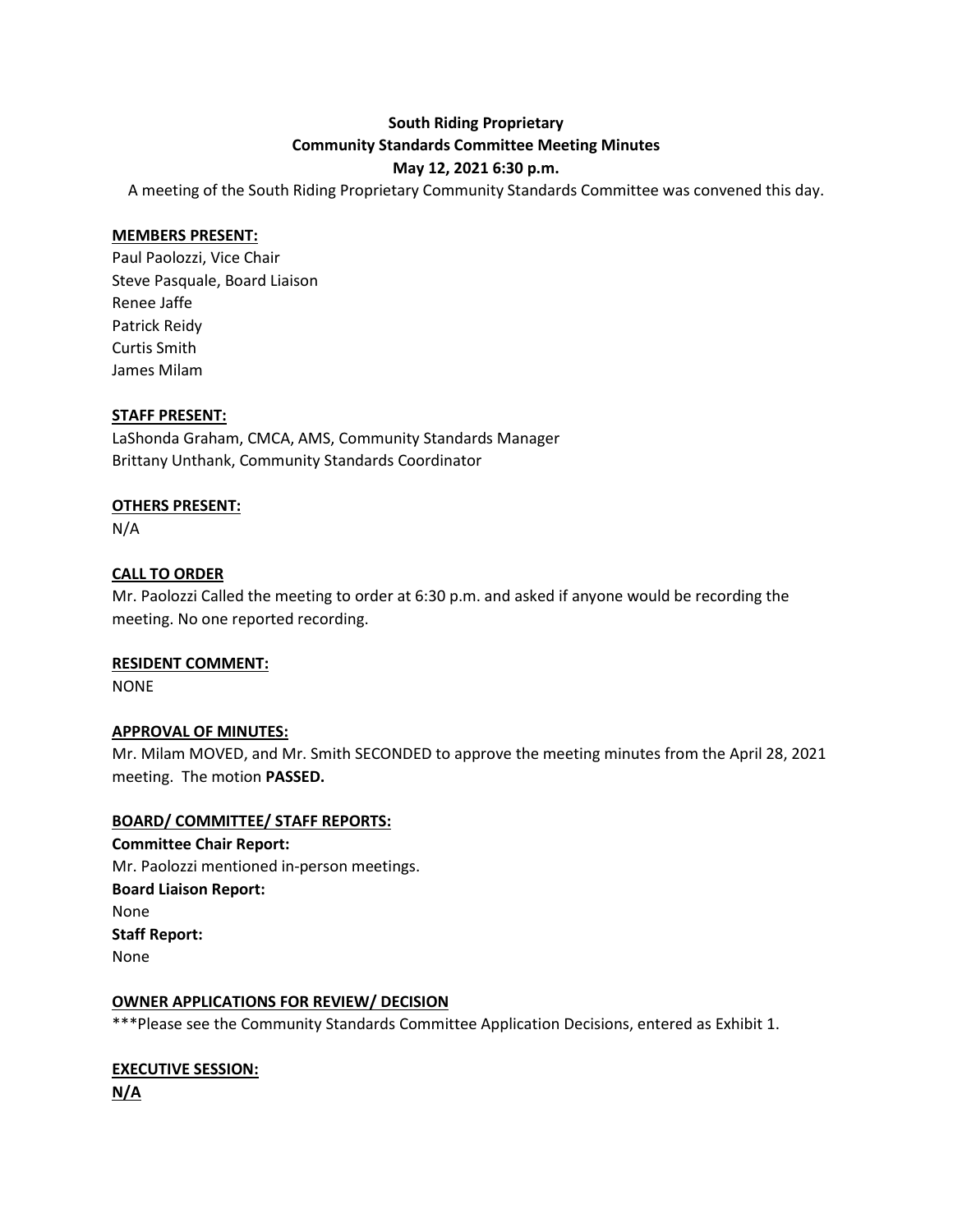#### **ACTION TAKEN POST EXECUTIVE SESSION:**

N/A

#### **ADJOURNMENT:**

Mr. Milam and Mr. Smith SECONDED to adjourn the meeting at 6:50 p.m.

The next meeting will be held via Zoom, Wednesday, May 26, 2021 at 6:30 p.m.

Signed: \_\_\_\_\_\_\_\_\_\_\_\_\_\_\_\_\_\_\_\_\_\_\_\_\_\_\_\_\_\_\_\_\_\_\_\_\_\_\_\_\_\_\_\_\_\_\_\_\_\_\_\_\_\_\_\_\_\_\_\_\_\_\_\_\_\_\_\_\_

Mark Pontello, Community Standards Committee Chair

Date Approved: May 26, 2021